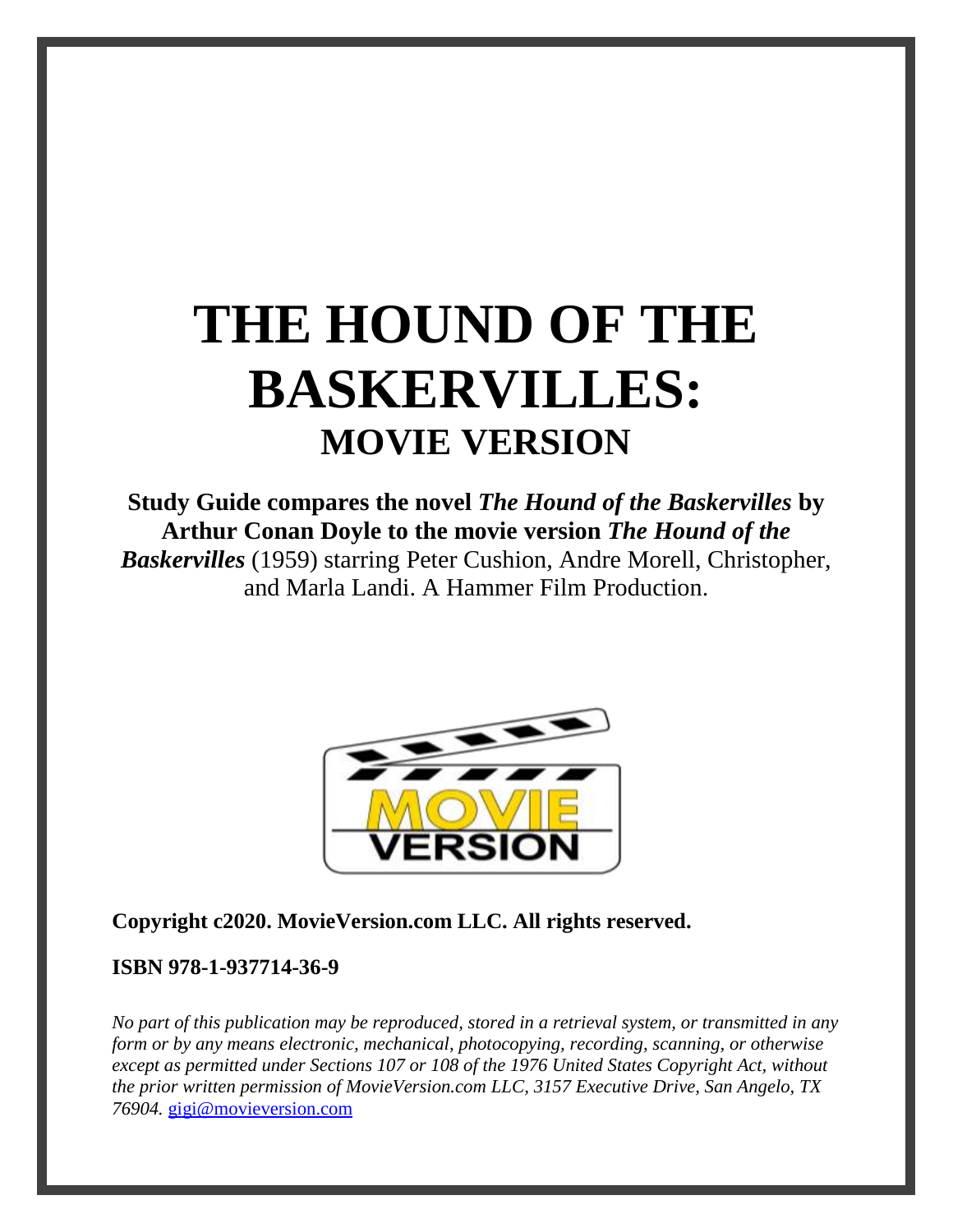# **THE MOVIE VERSION OF THE HOUND OF THE BASKERVILLES IS NOT LIKE THE BOOK by Arthur Conan Doyle**

**RECOMMENDED MOVIE: The Hound of the Baskervilles** (1959) starring Peter Cushion, Andre Morell, Christopher, and Marla Landi. A Hammer Film Production. The movie leaves out several important characters and changes the plot in parts, but the basic story holds up. The film is shot on location in England and is in color. There are older black and white movie versions, but the British DVDs do not play on U.S. or Canadian equipment.

# **HOW ACCURATE IS THE MOVIE VERSION OF THE BOOK?**



# **WHAT'S IN THE BOOK THAT'S NOT IN THE MOVIE?**

The walking stick, yew alley, cigar ashes, moor gate, hansom cab, taxi driver, new boot, warning message, test telegrams, soldiers on the moor, butterfly net, prehistoric ruins, ponies in the mire, Merripit House, Black Tor, burned letter, the fog, Sir Henry's proposal to Beryl Stapleton, Stapleton's proposal to Laura Lyons, Frankland as eccentric father of Laura, Stapleton as an naturalist, Cartwright, Lastrade, John Clayton, and Anthony.

# **WHAT'S IN THE MOVIE THAT'S NOT IN THE BOOK?**

The tarantula, dagger, abbey ruins, church sale, webbed hands, hunting trap, stolen portrait, mine collapse, Cecile, the Bishop, Sir Henry's heart condition, Sir Henry's home in South Africa.

#### **WHAT'S THE SAME?**

The Baskerville legend, moors, hound, Grimpen Mire, tin mine, old boot, convict, and the portrait of Sir Hugo.